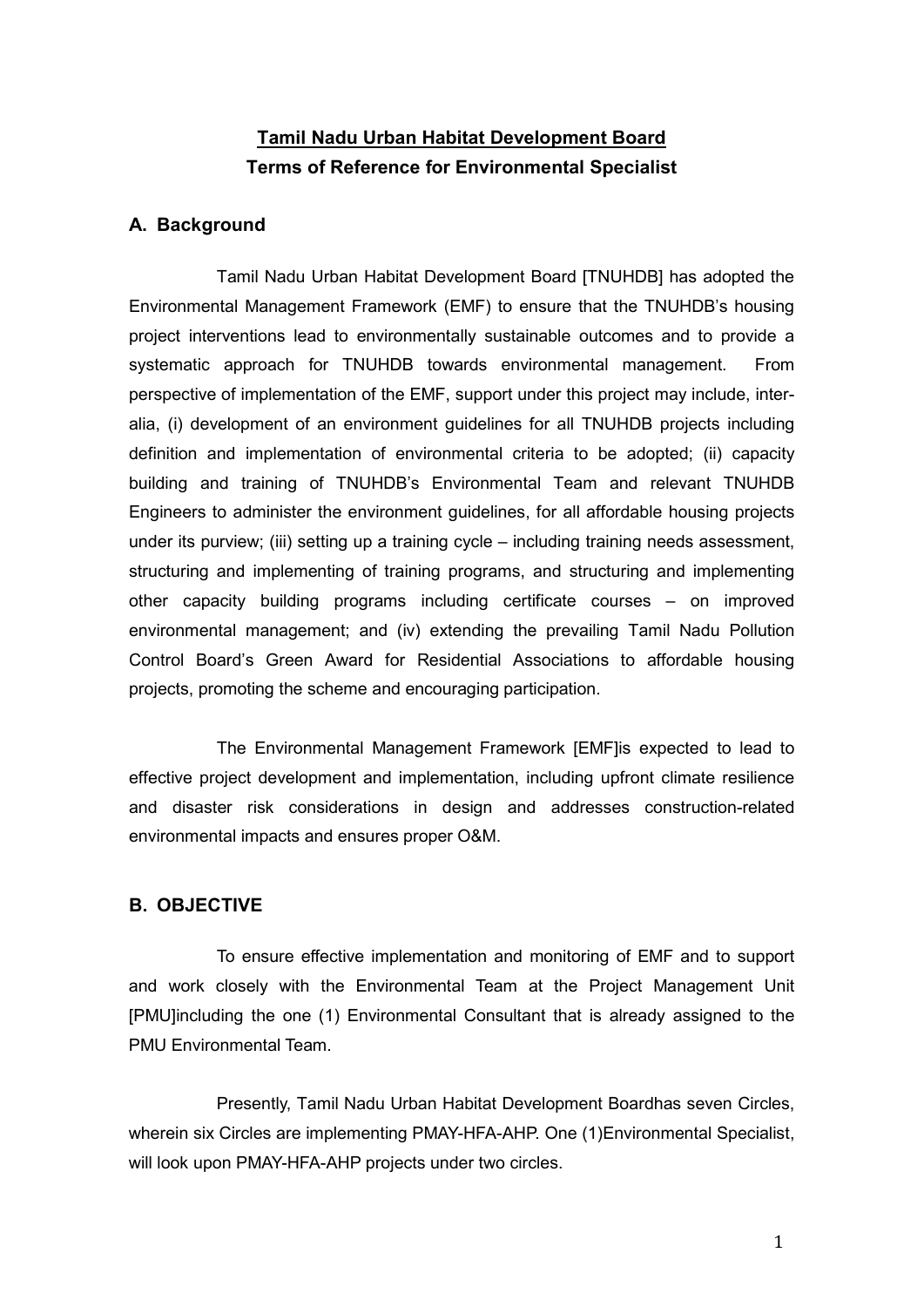### C. SCOPE OF WORK

Theenvironmental specialist will be responsible for EMF implementationand monitoring in line with the requirements of national regulatory framework and state regulatory framework for the housing projectsthose approved under PMAY-HFA-AHP on and after 51<sup>st</sup> CSMC meeting. They must support work on safeguard requirements as required by the World Bank.

The environmental specialist will ensure environmental safeguards consideration in project design, construction and operation of the PMAY-HFA-AHP project, to avoid/minimize adverse environmental impacts and meet the accepted performance indicators.They shall review the site screening reports, prepare /update site specific Environmental Management Plan [EMP] on the basis of the Environmental Clearance conditions, site requirements and the provisions of Environmental Framework and submit those EMPs for incorporating them in tender documents.They will review and track submission of Bi-Monthly monitoring reports & their compliance and submit they upon compiling the reports to Environment Team of the PMU.

 The environmental specialist will assist in capacity development and institutional training relevant to World Bank requirements in Environmental & Social policies, etc. The environmental specialist will also conduct field verifications and consultations as part of project due diligence and monitoring.

The environmental specialistwill work in close coordination with the PMUEnvironmental Consultant, and other staff of the Environmental Team, as well asthe PMU social team and with CDOs, C.O.s, Animators, and under the overall direction of the Joint Managing Director, TNUHDB.

#### D. DETAILED TASKS

#### The following are the detailed tasks for the Environment Specialist:

 To support the PMU in preparing and/or updating, reviewing, and finalizing safeguard documents (including but not limited to) EMF, environmental impact assessment (EIA), environmental management plans (EMP) safeguards compliance report, time bound environmental safeguards corrective action plans and environmental audits of the proposed project in line with World Bankrequirements.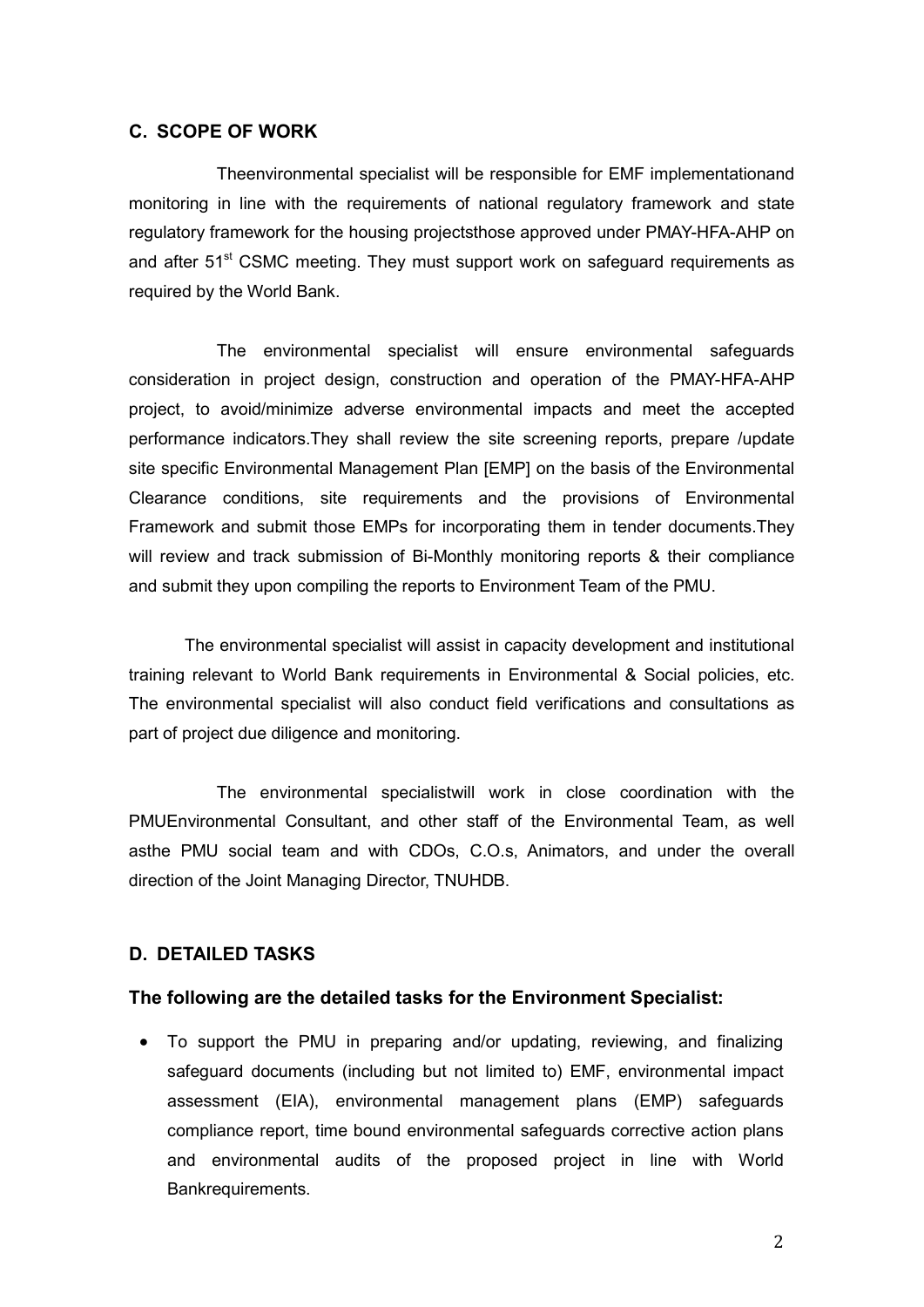- Identify, select and screen projectsite in compliance with the site selection criteria asstipulated in the Resilient Urban Design Framework [RUDF] and List of land parcel to be avoided as stipulated in EMF.
- Conduct regular site visits for overseeing compliance with environmental safeguards.
- Work closely with design teams to include environmental considerations in subproject location, design and technical specifications.
- Identify and obtain statutory environmental clearance/permissions/approvals required for subprojects.
- Include standards/conditions, if any, stipulated in regulatory clearances, consents in the subproject detailed design.
- Conduct environmental baseline surveys including assessment of hazards and risks the projects may pose to the environment and people.
- Prepare site specific EMPsor environmental due diligence report (DDR), as required by country's environmental legal frameworks and World Bank's Environment & Social Framework [ESF], and submit to PMU for approval.
- Update site specific EMPsto reflect any changes in project during detail design / implementation;
- Calculate and provide to relevant team members the indicative costs to implement package-wise EMPs, environmental monitoring programs, awareness programs, etc
- Ensure that relevant provisions of the EMP are fully included in tenderand contract documents (for allcontracts, include and the site specific EMP in bids and relevant costs and clauses are included in the contract and bill of quantities).
- Review and approval of the Bi-Monthly Monitoring report submitted by the Contractor to the Executive Engineer of the division concerned.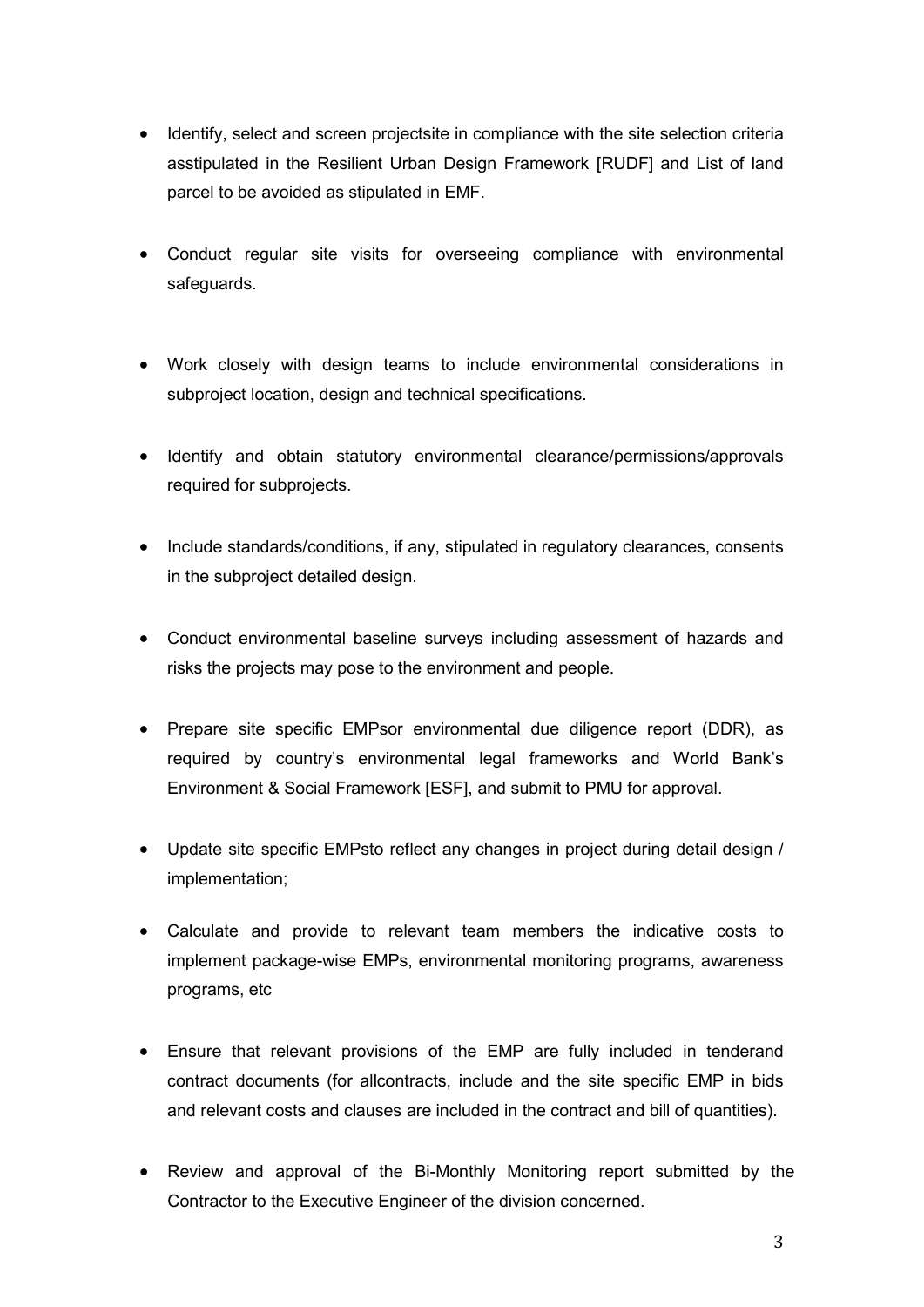- To consolidation Bi-Monthly Monitoring report, compliance for site specific EMPs by the Contractors into quarterly progress reports and submission to PMU.
- Ensure implementation and compliance of EMP by contractors.
- Establish GRM at divisional level; coordinate grievance redress process, ensure registration, relevant records, support information dissemination, etc., and appropriate records are kept and ensure timely actions by all parties; report to PMU
- Conduct training and capacity building activities (workshops, hands-on trainings, visits etc.) to contractors and field level staff in EMFand EMPimplementation.
- Undertake internal monitoring and supervision and record observations throughout the project preparation and implementation period; identify issues that require intervention of senior TNUHDB management in consultation with the PMU.
- Ensure contractors follow their obligations as prescribed in the EMFand EMP.
- Submit periodic monitoring reportsto the PMU, who will then submit these to the World Bank.
- Ensure adherence to with the national regulatory requirements and other safeguard requirements as per World Bank policies.
- Prepare monthly implementation performance monitoring reports for TNUHDBinternal management and quarterly progress / monitoring reports for the World Bank; reports should clearly identify deviations in environmental performance, if any, and corrective and preventive actions taken or beingtaken.

## E. REQUIRED QUALIFICATIONS AND EXPERIENCE AT MINIMUM

- A minimum of FIVEyears' work experience in environmental management, environmental safeguards, EnvironmentHealth andSafety [ESH] in project implementation.
- M.Sc./M.Plan/M.E/M.Tech in a relevant technical field such as Environmental